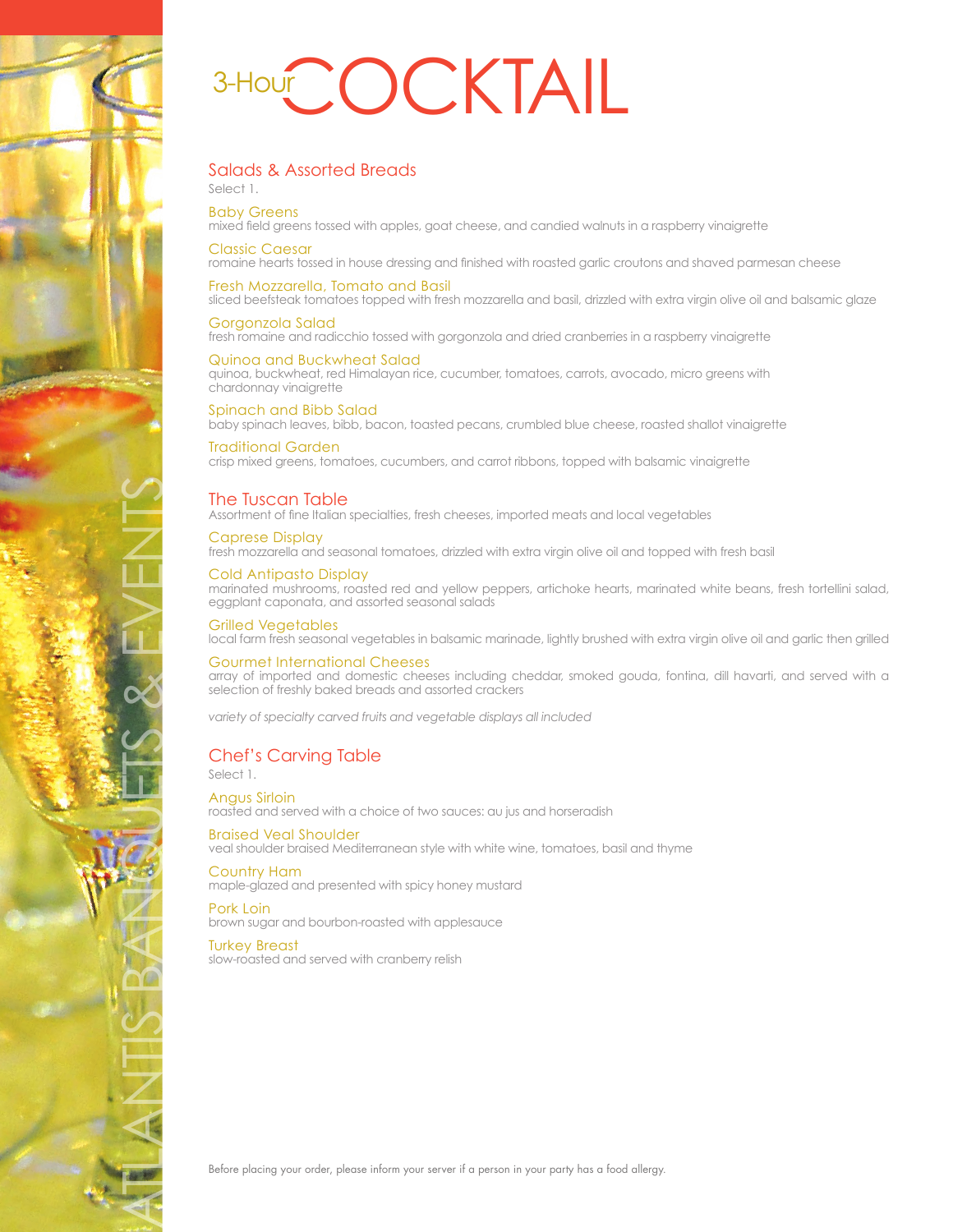# 3-Hour OCKTAIL

# Buffet Selections

Custom created to meet any menu requirements. Select 2.

# Beef Buffet Selection

Beef & Broccoli teriyaki-glazed tender beef sautéed with peppers, onions and broccoli in a garlic soy sauce

Braised Short Ribs beef short ribs braised in red wine and a finely diced mirepoix

#### Ropa Vieja cuban shredded beef with cilantro, tomatoes, and sofrito all served over white rice

Sirloin Tips Marchand du Vin beef slowly braised in red wine, shallots, and mushrooms

# Chicken Buffet Selection

Chicken Francese buttery lemon-wine sauce envelops lightly battered chicken

#### Hawaiian Chicken tender chicken breast pieces tossed with pineapple, peppers, onions and teriyaki

Chicken Saltimbocca breast of chicken with prosciutto, sage and spinach, served in marsala wine sauce

Chicken Scarpariello chicken breast braised with Italian sausage, peppers and a spicy white wine sauce

Pesto Chicken lightly sautéed chicken with sliced tomato and fresh mozzarella

Roast Chicken oven-roasted chicken breast with cremini mushrooms

Sautéed Chicken red peppers and roasted garlic top this sautéed chicken in a tarragon and lemon butter sauce

### Sesame Chicken

boneless and breaded tender chunks of chicken fried then tossed in a spicy ginger glaze and topped with toasted sesame seeds

# Pork Buffet Selection

# BBQ Ribs

ATLANTIS BANQUETS & EVENTS

slow-roasted St. Louis pork ribs covered in a tangy, traditional BBQ sauce

Hoisin Pork roasted pork tenderloin marinated in hoisin, soy, sesame oil, and garlic

Italian Sausage & Peppers sweet Italian sausage with peppers, onions, tomatoes and basil

### Polish Kielbasa

old-world style braised with sauerkraut, white wine and caraway seeds

# Seafood Buffet Selection

Cashew-Crusted Tilapia farm-raised tilapia crusted with crushed cashews in a light lemon butter sauce

Jambalaya chicken, shrimp, and sausage tossed with creole-style rice

Paella show-cooked rice stew with shrimp, scallops, mussels, clams, and chorizo sausage with a saffron seasoning

Mahi Mahi seared and topped with mango salsa Mussels Luciano

mussels steamed with fresh garlic, white wine and extra virgin olive oil

Roast Salmon lightly seared salmon prepared with herbs and a hint of lemon

Local Sustainable Seafood seasonal seafood selection

# Veal Buffet Selection

Veal Marsala flour-dusted scallopini of veal sautéed then finished with marsala wine, mushrooms and demi-glace

Veal Meatballs veal meatballs in a marsala wine and tomato demi-glace

Veal Piccata tender veal cutlets sautéed in a butter sauce and finished with fresh lemon

# Vegetarian Buffet Selection

Select 1.

Garlic Mashed Potatoes mashed Idaho potatoes with roasted garlic and butter

Mushroom Risotto arborio rice slow cooked and mixed with portobello, cremini, oyster and shiitake mushrooms finished with parmigiana and butter

Red Bliss Roasted Potatoes

quartered and roasted with fresh rosemary

Roasted Root Vegetables carrots, turnips, and parsnips roasted then tossed in a butter sauce

Steamed Mixed Vegetables lightly seasoned seasonal vegetables steamed and tossed in extra virgin olive oil

Basmati and Orzo Pilaf asparagus, basmati rice, cranberry beans and orzo

Eggplant Rollatini breaded eggplant cutlets rolled and stuffed with ricotta cheese in a tomato basil sauce

Gnocchi Stew gnocchi, cannellini bean, chard and crushed tomato